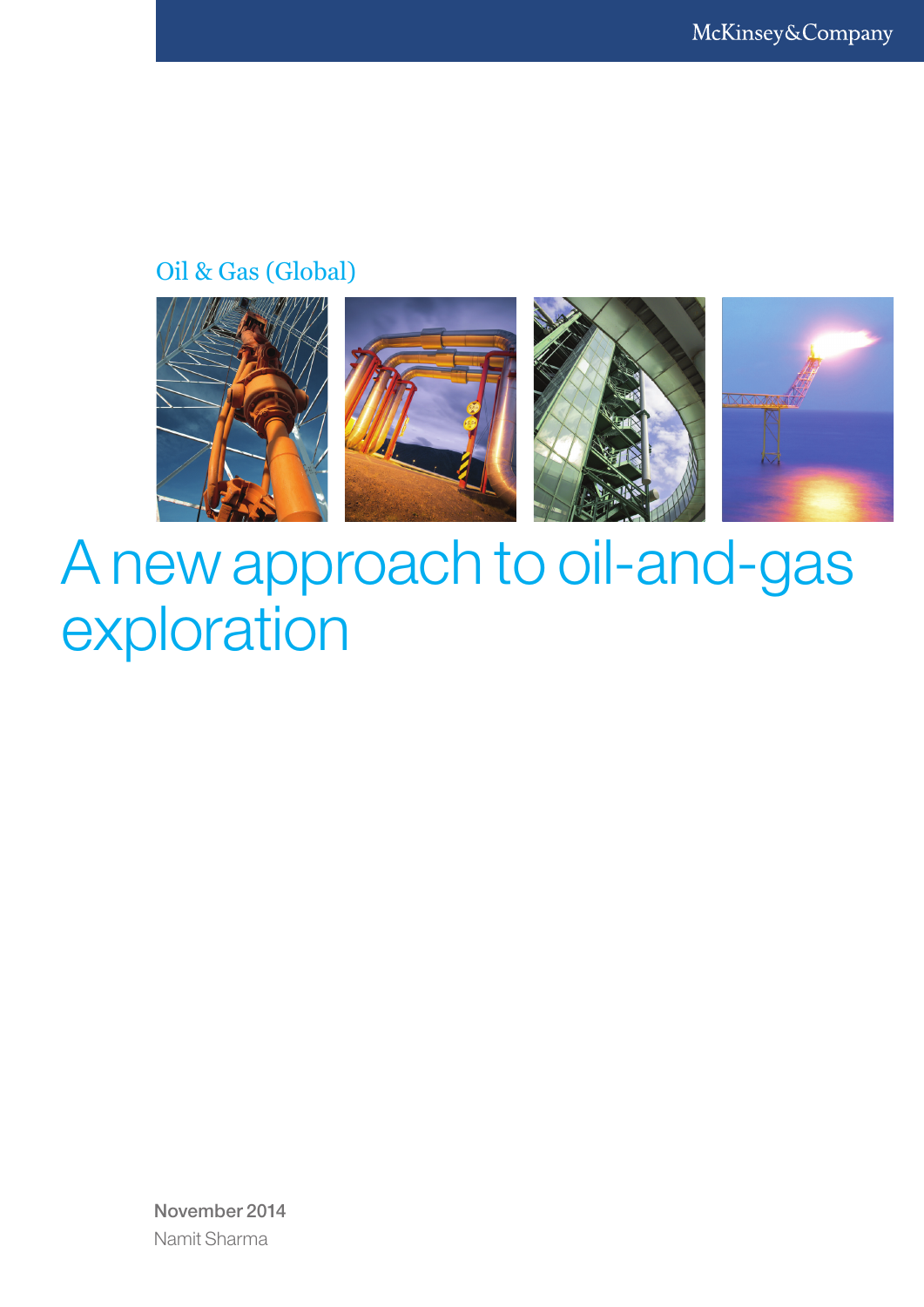## A new approach to oil-and-gas exploration

*The executives behind the Cove Energy success story discuss the strategy driving their new venture, Discover Exploration, and offer advice to other exploration-andproduction companies.*

Michael Blaha and John Craven cofounded Cove Energy, one of the most dramatic recent exploration success stories in the oil-and-gas sector. Cove started in 2009 as a £1 million shell company; a little more than three years later, Thailand's national oil company, PTT Exploration and Production, bought it for £1.2 billion. In the wake of that success, in 2012, Blaha and Craven started Discover Exploration, a privately owned oil-and-gas-exploration company with deepwater assets in the Comoros and New Zealand.

Before these entrepreneurial ventures, Blaha, executive chairman, spent almost 30 years with Shell, working all over the world, including Algeria, Iran, and Russia. Craven, the company's CEO, who has 40 years in the industry, founded and ran Petroceltic International, an exploration company. Alexander Mollinger, Discover's commercial director and a petroleum engineer with 10 years' experience, formerly worked at Cove and Shell.

In this interview with McKinsey's Namit Sharma, the three executives discuss their strategy, their view of the oil-and-gas sector—and why they think lightning can strike twice.

McKinsey: *Why did you decide to start Cove?*

Michael Blaha: John Craven and I met in 2008; we realized that international exploration-and-production (E&P) companies struggled with new-business development, specifically in exploration. So we came up with a simple strategy: build a small team to find high-quality exploration opportunities, add value, and then divest. We didn't want a five-story office filled with secretaries and bureaucracy. The idea was to keep it small and to leverage our knowledge and network.

In May 2009, we convinced a few institutional investors in London to invest  $E_4$  million, enough to keep us going. We found an opportunity to buy minority interests in exploration concessions in Kenya, Mozambique, and Tanzania from the Artumas Group.

When John looked at the 3-D seismic (the sound-wave technology that produces 3-D images of the subsurface) of Artumas's deepwater Mozambique concession, he immediately recognized the same geological features as the Jubilee field offshore Ghana, one of the largest oil fields in West Africa. He said we had to do this. It was a five-minute decision. We thought, "No guts, no glory: let's go for it."

**John Craven:** Still, the acquisition of the Artumas assets was risky. It was an unproven oil-and-gas frontier with a commitment to drill five expensive deepwater wells. In September 2009, we raised £42 million; we did two more rounds of financing in 2010, raising an additional £136 million. So at that point, we had the money, and serious assets.

A month later, we started drilling onshore in Mozambique; it was a failure. Then we went for the offshore concession. We were nervous. Off the coast of East Africa, most reservoirs are small and sliced up because of tectonic movements. We call it "sliced bread" because it looks exactly like that. So we decided to drill farther away from shore, into the deeper waters where the geology is less disturbed.

**Michael Blaha:** It was a nightmare. We had one problem after another. Then, one Sunday in February 2010, we hit the jackpot. The well drilled through a gas accumulation, known today as the giant Prosperidade field. That morning, I spent hours in my study looking at the live data on my laptop. It was a beautiful thing, like the birth of a child.

Alexander Mollinger: Mozambique's a black swan. Until that moment, the industry had dismissed East Africa as not having any serious hydrocarbon resources, and Mozambique ranked among the world's poorest countries. Today, the resources of Prosperidade and adjacent reservoirs are close to 130 trillion cubic feet, making it probably the biggest gas discovery worldwide of the last 20 years. It could transform Mozambique into one of the largest liquefied-natural-gas exporters, similar to Qatar and Australia, and offer long-term benefits to its people.

#### McKinsey: *It was only a little more than a year later you put Cove up for sale. What was your thinking?*

**John Craven:** We had always told our shareholders and joint-venture partners that our strategy was to come in early and then divest after a discovery. We didn't see any value in participating in the development or production of a field. We were a pure exploration company. The same applies today to Discover.

We decided to sell Cove in March 2011, but the sale didn't close until the third quarter of 2012. It always takes longer than you think. Our share of Prosperidade was only 8.5 percent, but the interest was phenomenal—I think we had the entire oil-and-gas industry in our data room. We went to Bangkok,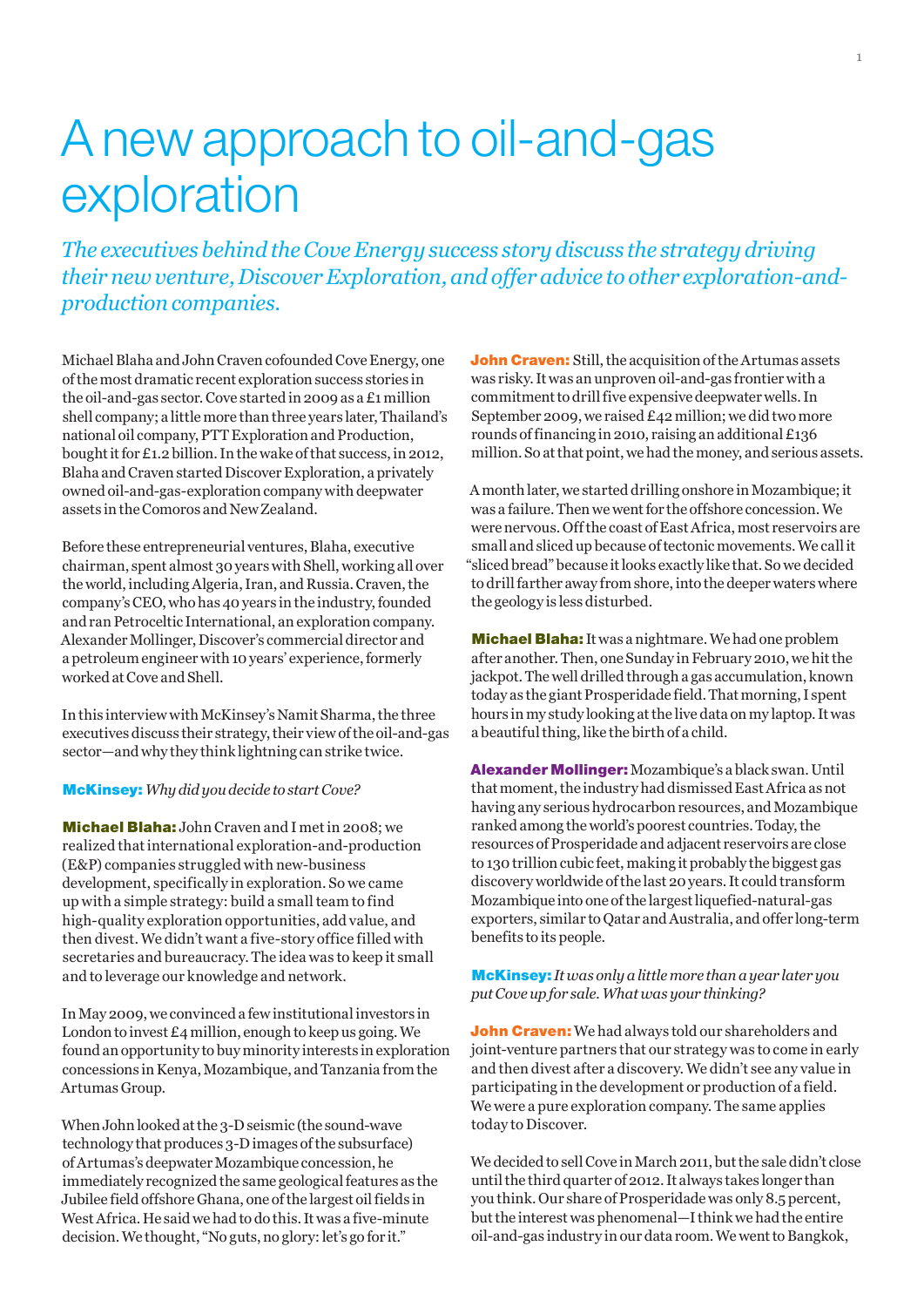Hong Kong, Kuala Lumpur, Seoul, Singapore, and Tokyo, to meet the main players there and make sure there would be enough competitive tension.

Looking back, I don't think we could have sold Cove at a better moment.

McKinsey: *What were the most important factors in Cove's success?*

Michael Blaha: I would start with John's thorough knowledge of geology. He also has the ability to distill a complex story into a simple one—that worked particularly well with investors.

Next, we had excellent 3-D seismic. For example, our first well into Prosperidade was 6,000 meters long, but we found the different geological layers almost spot on. That's pretty extraordinary.

Another important point is that our Tanzanian asset had some production. That helped us raise money because investors knew they could not lose everything. By the second round of funding, we had a rock-solid investor base, including blue-chip investors. That gave us some peace; we knew that they believed in us. We were not acting like secondhand-car dealers. We told them exactly what the risks were. That created trust.

Alexander Mollinger: I think there were four critical factors. First, there was the expertise of our team. John was drilling wells before I was even born. Second, there was guts. There was this fantastic asset in Mozambique, owned by a company that could no longer afford it; many E&P companies liked it, but no one put money on the table until we did. Third, we were disciplined; we stuck to our strategy. We raised enough money so that we would not run out and could survive bad times, and we exited in time. Fourth, in exploration, you always need a bit of luck—and when it stares you in the face, seize it. We did.

#### McKinsey: *What would you have done differently?*

Michael Blaha: We learned about corporate governance the hard way. Early on, one of our nonexecutive board members tried to rally a group of shareholders to take control. It was unpleasant. It's essential to have a board of people who are aligned around your company objectives and business principles. If that's not the case, you have to clear them out as quickly as possible. There is a Dutch expression, "Soft doctors make stinky wounds." In other words, sometimes you have to take hard decisions or things will get worse.

**John Craven:** Selling Cove quickly turned into a bidding war. It was the first "nondistressed" corporate takeover in a while, and we got a lot of attention. Dealing with the regulatory load was difficult for both the bidders and us. We are convinced our shareholders lost some money because of this. After Cove, we said, "Not again."

McKinsey: *You sold Cove in 2012 and started Discover Exploration more or less immediately. Is Discover really Cove 2.0?* 

Michael Blaha: Yes, in some ways. Discover ("DisCOVEr") has the same management team and modus operandi—we trust each other totally. The team surrounding John and myself was key to Cove's success. Since day one, chief financial officer Michael Nolan, who has more than 20 years' experience with natural-resource companies, has been instrumental in financial management and corporate governance. Corporate-development director Paul Griggs, who also has more than 20 years' experience in oil and gas and banking, played an essential role in commercial negotiations. In 2011, we brought in Alexander [Mollinger] to reinforce the team's technical and commercial expertise.

John Craven: Discover and Cove are similar. After Cove, however, we had to build a portfolio from scratch. We did retain one valuable asset—a solid reputation in the industry and financial markets. As a result, there was significant appetite from public and private investors, as well as from the E&P industry, to invest in Discover.

#### McKinsey: *How is Discover different?*

**Michael Blaha:** Cove was listed on the London Stock Exchange while Discover is funded by a large US privateequity firm, the Carlyle Group, which recently set up a new energy fund. We have become their exploration arm. Carlyle has a global footprint and network we can rely on.

If you look at Cove, the fact that it was public took lots of time and energy from us. With private equity, there are fewer investors. It's simpler. Sometimes public companies make funny portfolio decisions just to become more attractive to the market. That distracts them from real value creation. With our private-equity shareholder, we are one team, with one objective: to generate and return value to shareholders as soon as possible.

**John Craven:** The truth is that it's not a good time to be publicly funded. Since Mozambique, the world hasn't had any major discoveries, and few corporate deals are happening. The market seems to have lost faith in E&P companies,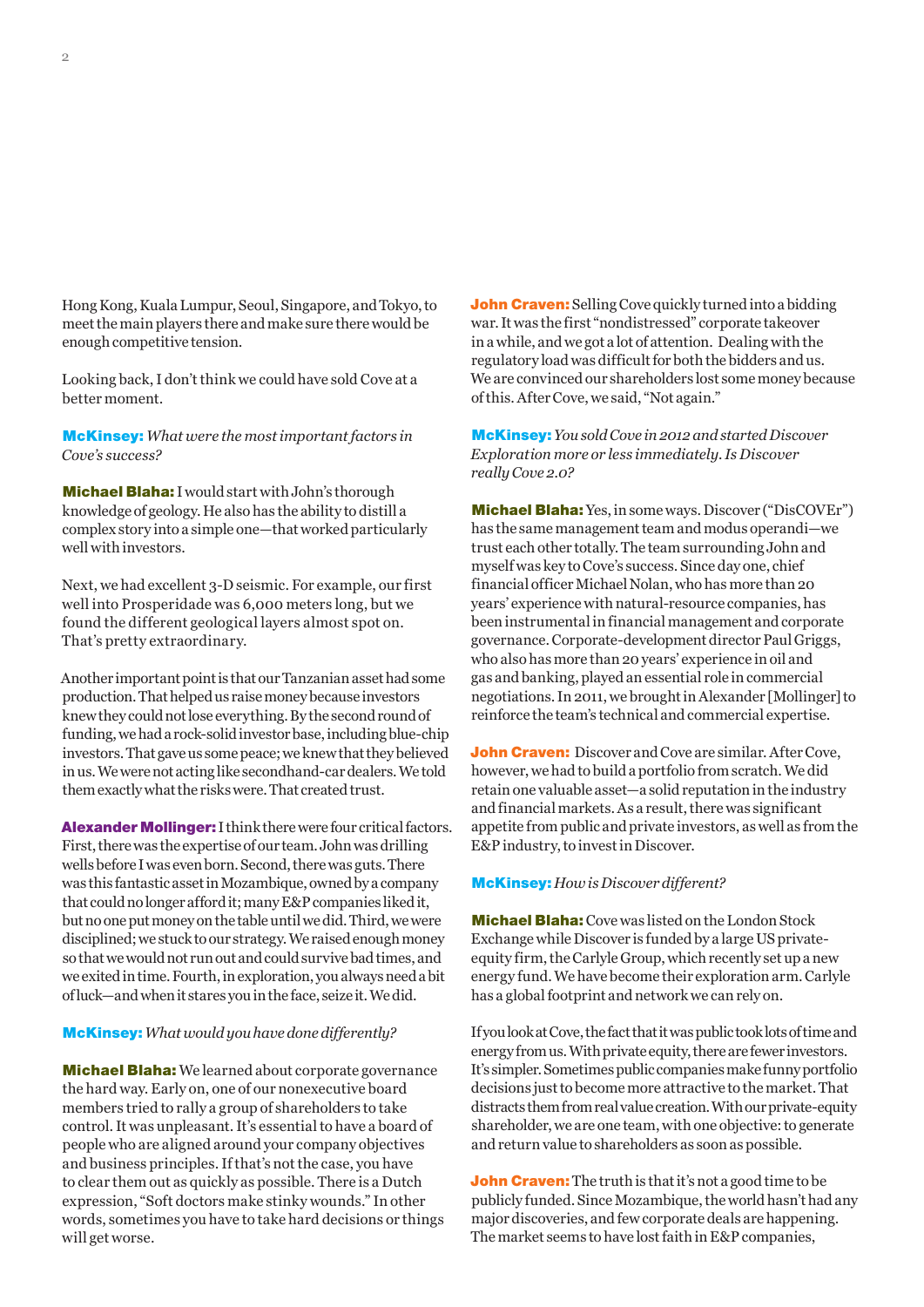especially the explorers. The share prices of many are very low. Raising money is tough; success is hardly rewarded; failure is severely punished. There's a big gap between how the public market and the industry value exploration assets.

McKinsey: *What can other oil-and-gas companies learn from Cove's experience?*

**Michael Blaha:** For the majors, maybe not so much. They shouldn't try to copy Cove; they would need to gather several organizations into one, and that wouldn't work. For them, it's easier to build long-term relationships with entities like Cove, and later pay a premium to acquire the discoveries. That's where we see ourselves—as a logical part of the E&P value chain.

John Craven: For smaller E&P companies, there are perhaps a few takeaways.

First, keep it simple. Keep your organization lean, nimble, and fit for purpose. Don't become a "lifestyle" company with huge overhead. Second, focus on what's really important: geology. Make sure the geology is attractive before looking at the commercial, legal, and financial dimensions of a deal. We too often see assets being acquired for the wrong reasons.

#### McKinsey: *What kinds of plays is Discover looking for?*

Michael Blaha: We're looking for good geology with sufficient upside. That rules out onshore because the resources are often smaller; there's not sufficient upside. For us, deep water is where the big opportunities are. While the technology is expensive, it is off the shelf. A 6,000-meter well in deep water costs \$70 million to \$100 million; there's not much deviation, and there are not a thousand ways to make it cheaper. So it's expensive, but predictable.

John Craven: Ten years ago, offshore Africa was largely virgin acreage. Today, most of it has been awarded, and getting a concession is increasingly competitive. We also see that many African governments are stepping up their petroleum taxes. That's why we are looking at other frontier regions, such as Asia and the Americas. There's still plenty to explore for.

McKinsey: *Both Cove and Discover concentrate on a small group of assets. Why do you do that, rather than spreading your risk among a bigger number?* 

Michael Blaha: Our strategy is to divest before development. We want to create value, then get out and start again. So we have to be ready to be taken over. That's easier when there are just a few assets. It's also a matter of prioritizing. We don't want to waste time on small stuff that distracts us from the essential. Besides, I don't think having more assets reduces risk. People fall into the trap of building a "stamp collection" because there are cheap opportunities out there or because they are under pressure to spend their cash. But they don't realize that this is eating up their time and dilutes the one or two valuable assets that they may have. That's a risk, too.

#### McKinsey: *How do you make those choices?*

Alexander Mollinger: Let's look at our portfolio. Along with our joint-venture partner, we entered the Comoros in 2012, before anyone else, and acquired three deepwater concessions. In our industry, there's what we call "closeology"—proximity to an existing discovery is often an encouraging sign. Our Comorian assets are not far from our Prosperidade discovery in Mozambique. So for us, even though we didn't have much geological data, it was a no-brainer.

In New Zealand, where we just drilled two deepwater wells, it's slightly different. The quality of the 3-D seismic shot by the joint venture was excellent. We believed in the geology and in the significant upside of these two concessions. Also, our joint-venture partners are world-class companies. Those are the ingredients that we like.

McKinsey: *What are some of the important trends you see in exploration?* 

Michael Blaha: Shale gas has had a noticeable impact, of course. Many US independents are divesting their international portfolio to focus on the US mainland.

Another trend is that E&P companies are increasingly under pressure from shareholders to show capital discipline. That means exploration managers have more budget restrictions and need to divest parts of their portfolio to avoid overspending.

Both trends offer opportunities to acquire stakes in assets that we like.

John Craven: The public-market sentiment toward E&P is poor; retail investors are particularly risk averse and many smaller E&P companies are trading close to or below their net cash. It's a buyer's market, where cash is king. That has whetted the appetite of private-equity funds to participate in the entire energy value chain, from upstream through midstream to downstream. We have seen numerous large funds emerge over the last year. The E&P sector is in serious need of a few major discoveries to restore confidence among retail investors.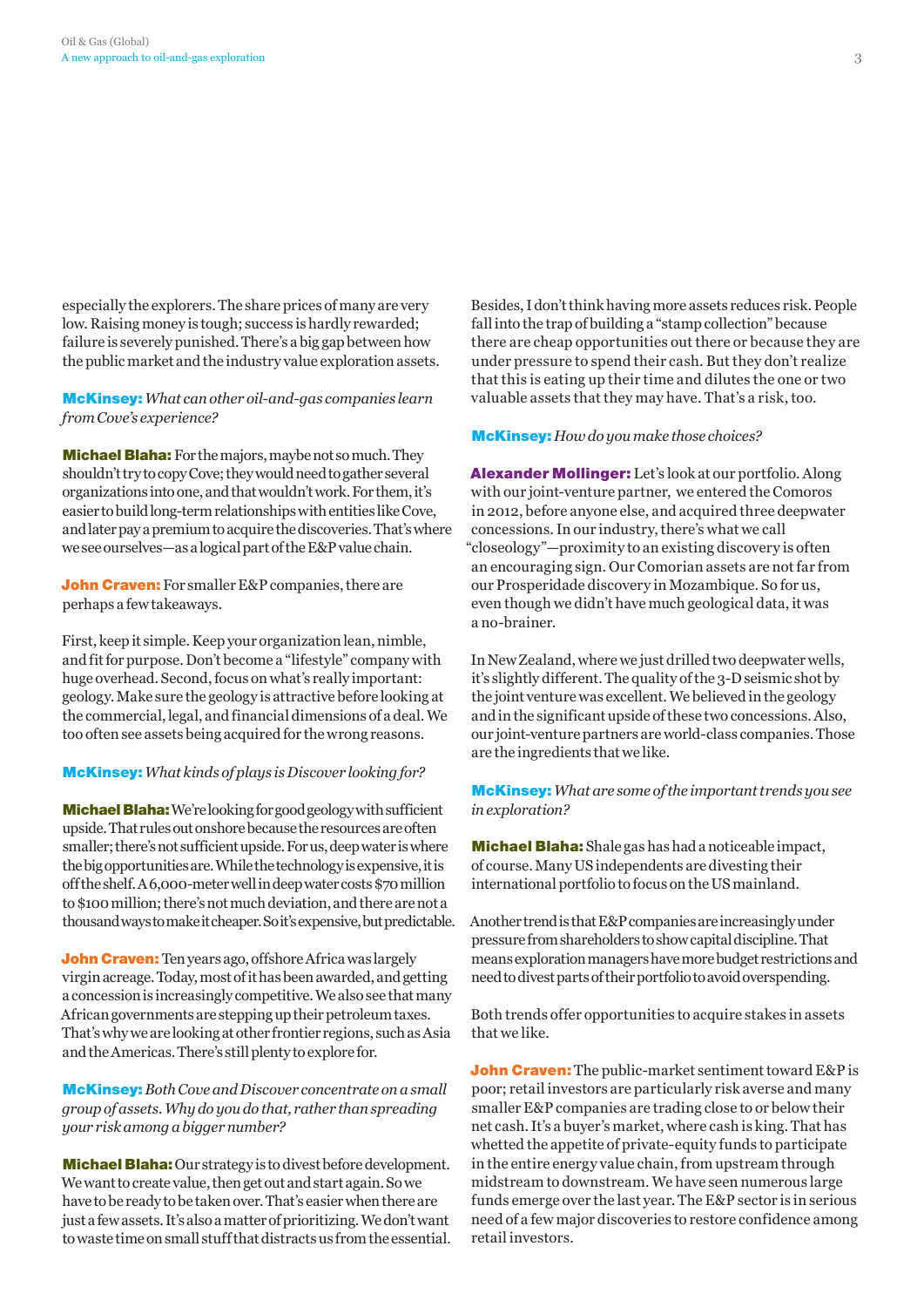McKinsey: *Africa can be a difficult place to do business, but in Mozambique it seems that you managed to operate and then divest relatively easily. How?*

Michael Blaha: When we told the Mozambican government of our intention to sell Cove, under the existing law, it could not tax the transaction. The energy minister surprised many by saying, "No, we're going to tax it." When that got out, our share price dropped 10 percent and the sales process froze. We had to find a solution. So we camped out in the capital, Maputo, and called the government every day to talk. We came to a settlement within four weeks and ended up paying the biggest tax bill ever in Mozambique: \$176 million. And that was OK. Imagine: you come into a country, stay for two years, and make more than £1 billion. You cannot just walk away, even if—on paper—you have that right.

The larger point is that a deal has to be equitable for all parties. There's no point in making one that is too good for you; it will come back to bite you. The country will always remain the sovereign owner of its natural resources; we're merely helping to find these.

Alexander Mollinger: To build good relationships, the golden rules are to educate people, be honest, and always keep the authorities informed of your intentions. Never surprise them.

When we arrived in the Comoros, there was some misconception about what Discover would be doing. Many believed it was merely a matter of us drilling a well and cashing the oil revenues. So we wrote a basic guide to oil and gas, in French, and handed copies out. That helped. Today, people understand much better the levels of investment and the risks that we're taking. Managing expectations is important.

Then, we helped the authorities write their petroleum law. They didn't have the in-house knowledge. We could have tried to come up with something that was a much better deal for us in terms of royalties and taxes. But we didn't, which ended up being a good thing. The authorities went to the World Bank and another African government to get their opinions. They were told the law was fair and transparent. They saw we hadn't messed with them. That strengthened our relationship.

McKinsey: *Cove had a couple of assets and hit it big, and Discover has the same strategy. In a sense, aren't you betting that lightning will strike twice?* 

Michael Blaha: Absolutely. And we're putting up the lightning rod extra high this time.

Alexander Mollinger: When you're drilling an exploration well, you've got a big chance of finding nothing and losing your investment and a small chance of hitting the jackpot. There's little in between. There are no cash flows, no dividends, no tangible asset values. It's fundamentally different from most industries.

Some compare it with placing a bet at the roulette table, but that's not exactly right. Technical expertise, for example, can turn the odds in your favor. It's a technology-driven business. In fact, most executives have an engineering or geoscience background. We don't speculate. Our decisions are based on fact. You need to be able to distinguish a good geological play from an average one.

There's also the matter of reputation and relationships. These will help you access off-market opportunities. Major E&P companies pick their joint-venture partners carefully. If you do not have an impeccable reputation, you're left to deal with the secondhand-car dealers of the business.

**John Craven:** It sounds risky, but this is what we do. We are focused on geology, and we know our core business. We tell our investors where we're going to drill, and we give them a cost and the likelihood of success. So they know what they're getting into.

This isn't a game for the faint of heart. But it's the most exciting game I know.

Namit Sharma is a principal in McKinsey's Amsterdam office.

Contact for distribution: Colin Shaw Phone: +44 (20) 7961-7122 E-mail: Colin\_Shaw-PRI@mckinsey.com